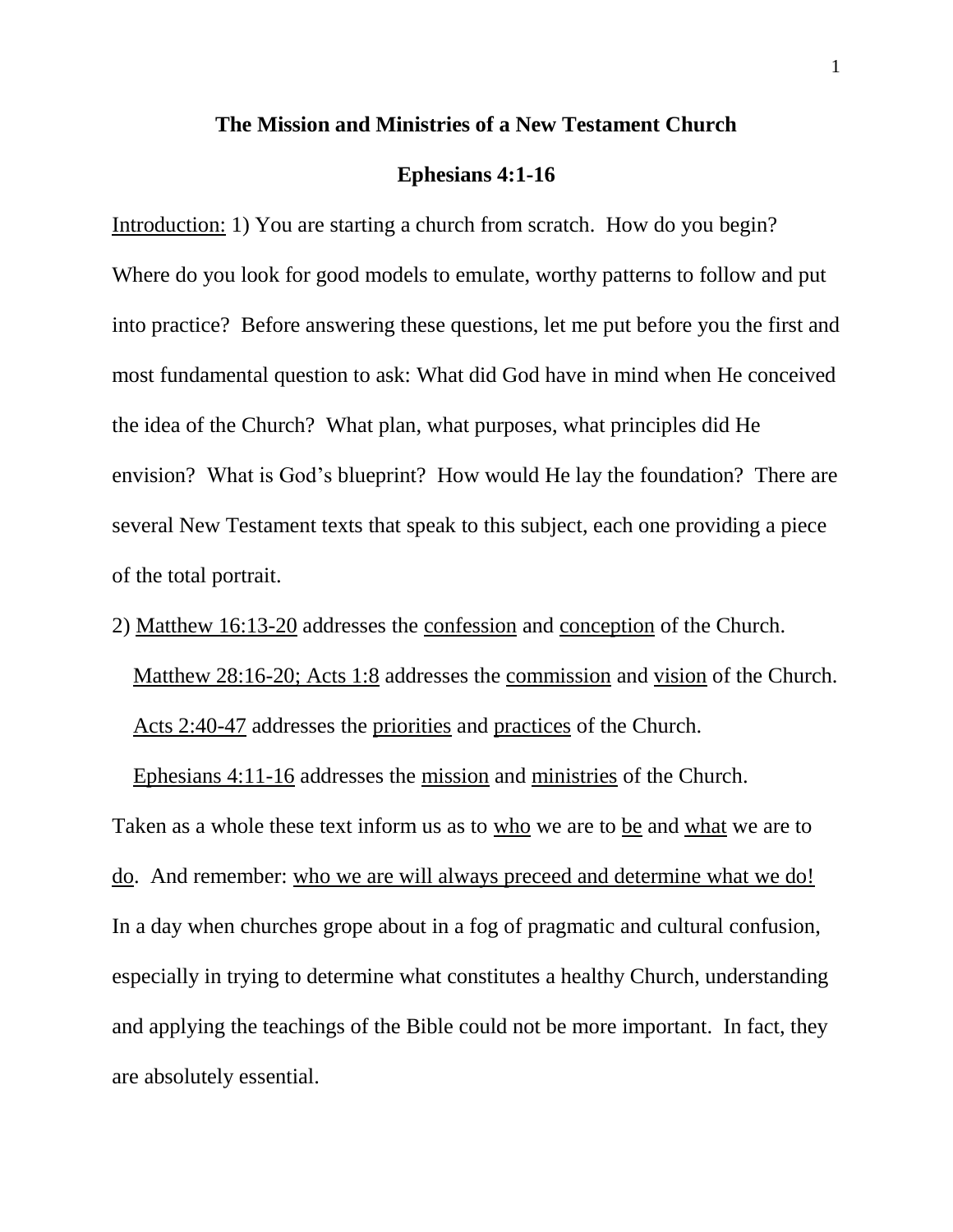Transition: I would direct our attention specifically to Eph. 4:1-16. Here Paul outlines in 3 broad strokes the mission and ministries of the Church, that glorious and divine creation which He describes in Ephesians as the body of Christ (1:23; 4:16), the building, of Christ (2:20-22) and the bride of Christ (5:22-33). Here we gain crucial and critical insight in who we are and what we are to do as the people of God.

# I. Lay a foundation of those things you must be united around 4:1-6

Certain biblical and theological non-negotiables will characterize a healthy, biblical church. Paul says we must establish clearly and transparently how we live as repenting sinners and what we believe as confessing followers of Jesus.

### 1) Expect covenant faithfulness 4:1-3

There is a life that bears eloquent witness to the power of the gospel  $\bullet$ (4:1). It shows the gospel in "life transformation." There is what Paul calls a "worthy walk"  $(4:1, 17; 5:2, 8, 15)$  that witnesses to the power of the gospel. It is a walk energized by the Spirit that, motivated by "gospel gratitude," reflects Christ individually and corporately. It is an approach to the Christian life that asks: 1) "What did Jesus do" (Eph. 1-3), before it asks 2) "What would Jesus do?" (Eph. 4-6) (Keller tweet) These "gospel graces" include 1) humility, 2)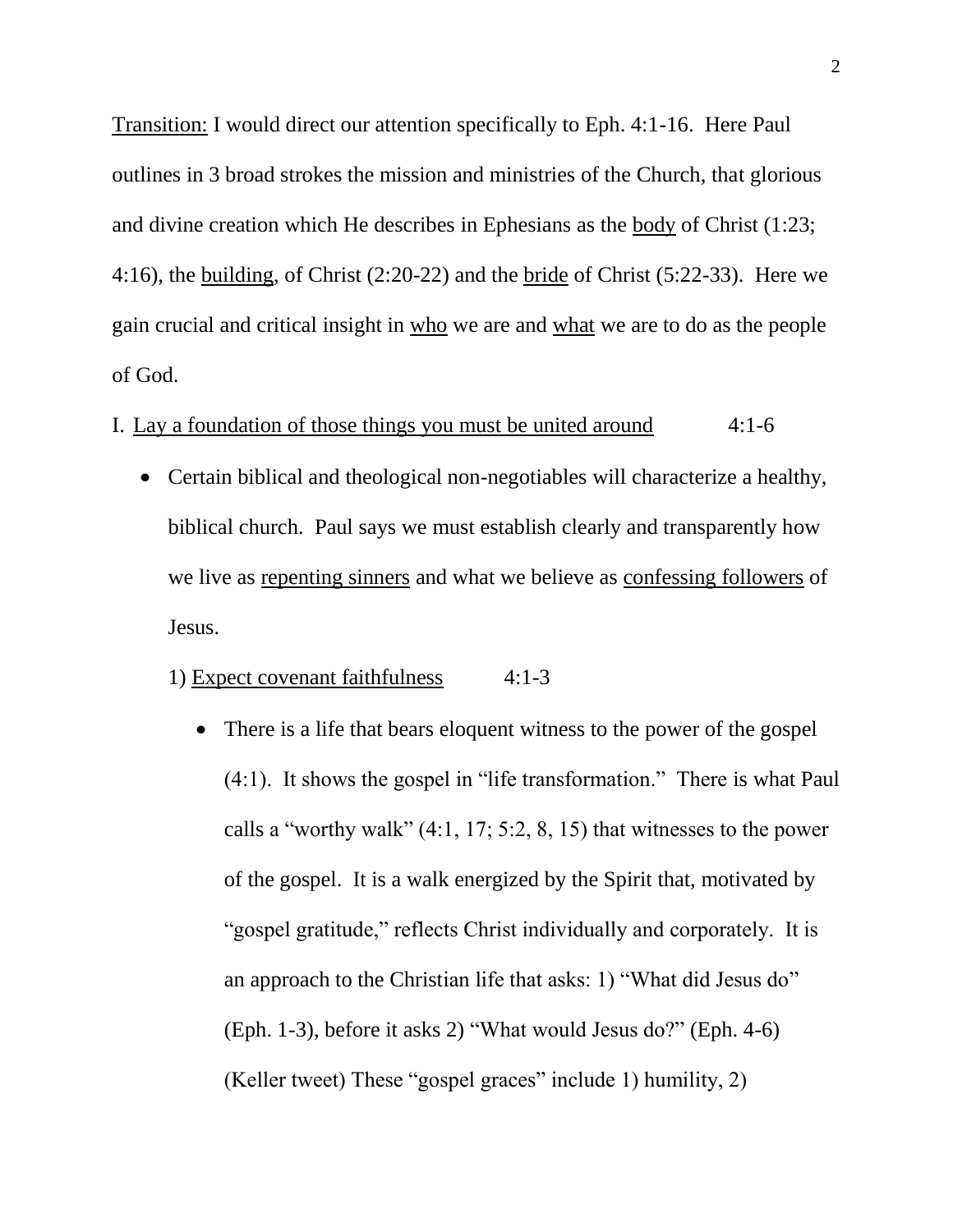gentleness, 3) patience, 4) love for one another, and 5) an eagerness to maintain the unity of the Spirit in the bond of peace (4:2-3).

- By its very nature a gospel-centered church will strive for unity, a unity grounded in the Word and maintained by the Spirit (4:3).
- Churches devoted to covenant faithfulness pursue "character core values" and they pursue them at all cost. They do not get sidetracked or split over issues like building proposals, clothing styles, musical preferences, secondary theological matters or social class distinctions. They have a higher and more worthy agenda reflected in covenantal commitment, covenantal faithfulness. They pursue on earth today what the church will look like in heaven for all eternity. (cf. Rev. 7:9- 10).

## 2) Expect confessional fidelity 4:4-6

- Theology matters. What we believe matters. It always has and always will. What we believe is wed to how we live. The two go together.
- Seven facets of our theological, confessional unity are noted in verses 4-6. The word "one" appears 7 times. Many believe these verses actually constitute an early church confession. I would agree. Verse four is the Spirit's verse.

Verse five is the Son's verse.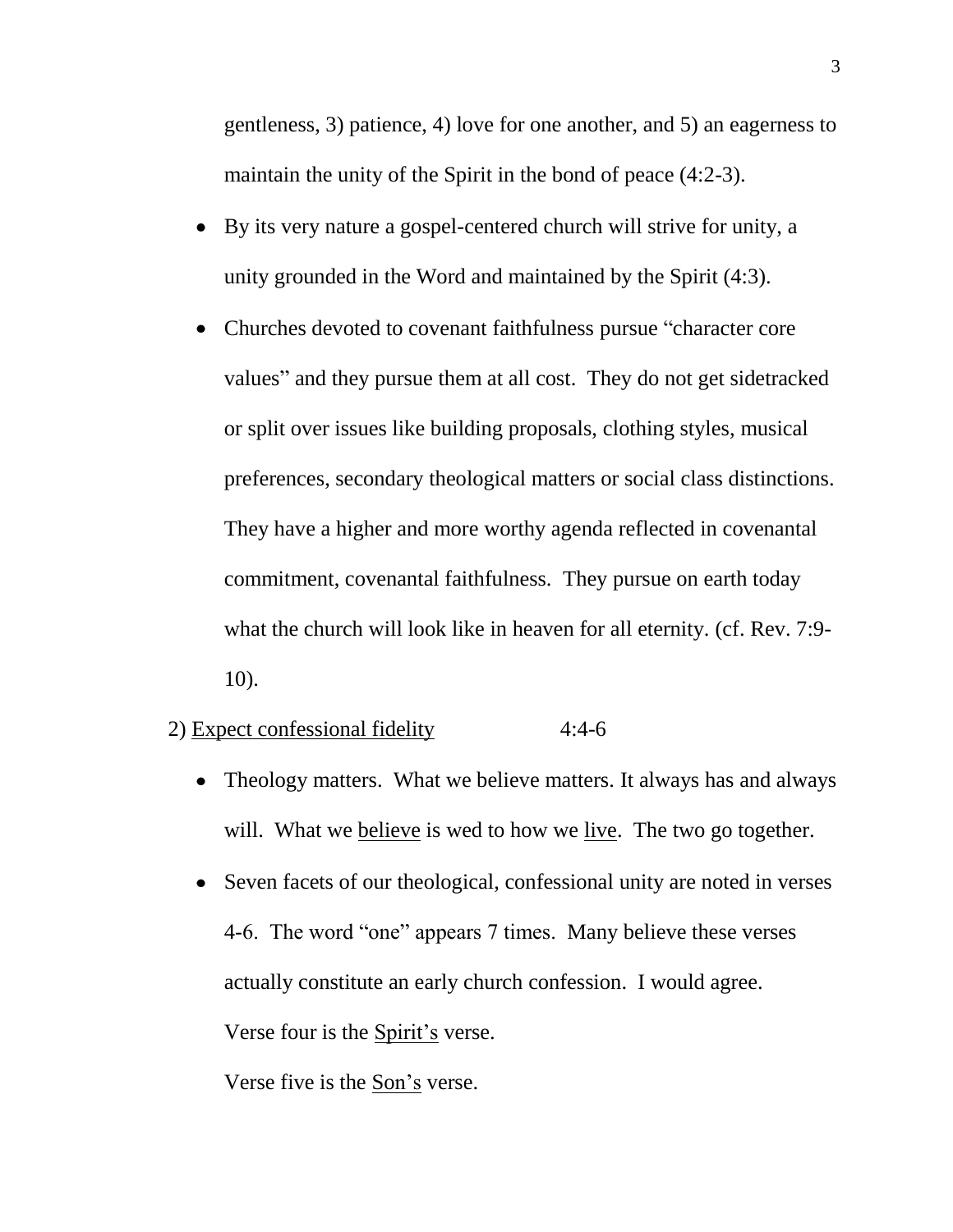Verse six is the Father's verse.

As our Triune God is one, we must be one.

One body – no barriers, no separate agendas; one living organism. One Spirit – the  $3<sup>rd</sup>$  person of the Triune God who is the energizer and uniter of the body.

One hope – to be like Him and with Him, made possible by His work for us and the Spirit in us.

• One Lord – His name is Jesus (there are not multiple Lords). A simple and straightforward affirmation of soteriological exclusivism (John 14:6; Acts 4:12; 1 Tim. 2:5). If you get your Christology wrong you will get the gospel wrong! It will always come back to what we believe about the person and work of Christ.

One faith – here our personal experience of faith probably is in view, our personal trust in the one Lord.

One baptism – here water is in view, though Spirit baptism must be close by!

Curtis Vaughn (p. 90) summarizes it well: "The point of the verse is that there is one Lord who is to be obeyed and adored; one believing experience that brings people into saving union with that Lord; and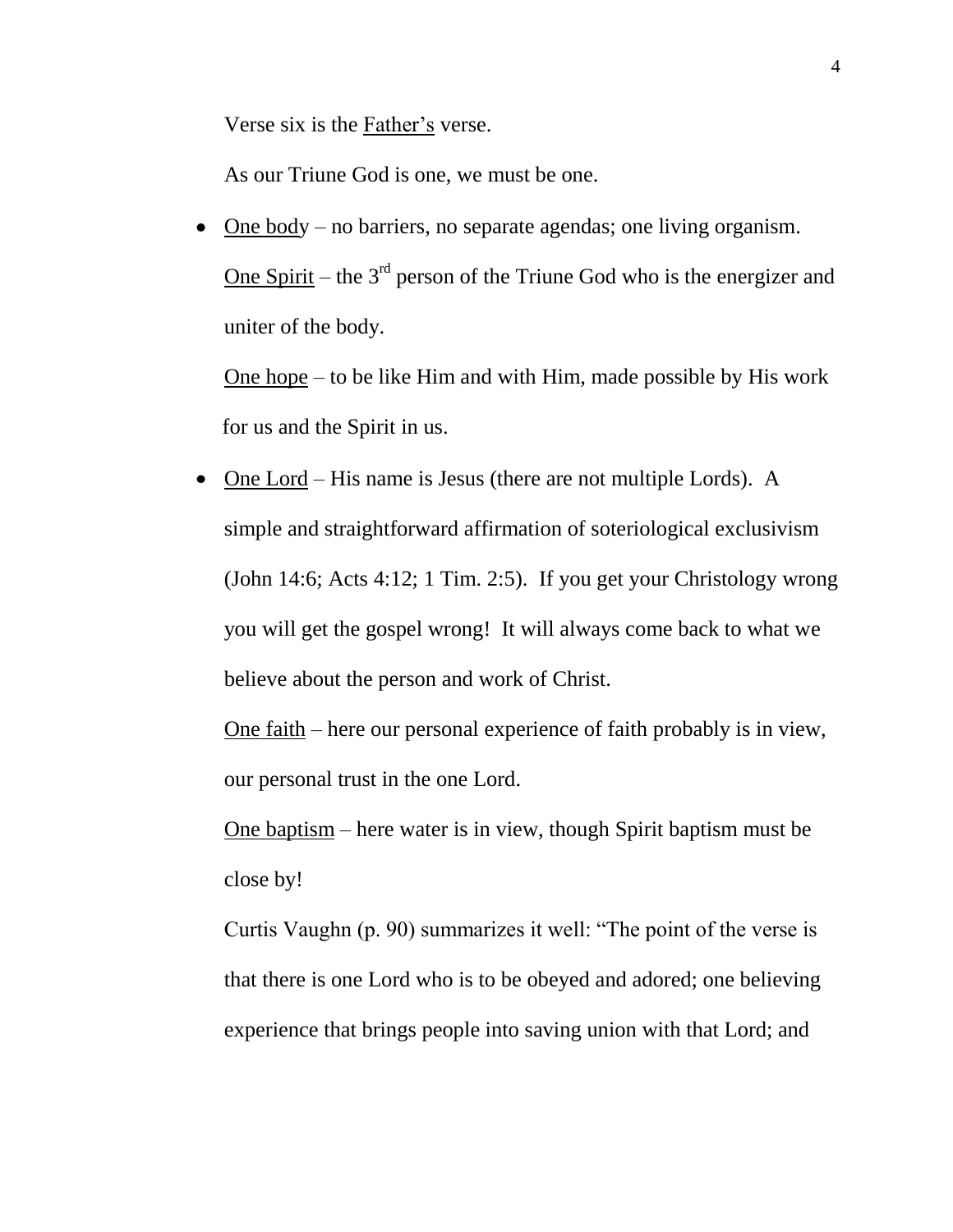one outward, visible ceremony by which believers confess their faith and are openly incorporated into the fellowship of God's people."

- One God and Father no polytheism in Christianity, no New Age mysticism like that of Shirley MacLaine who says, "Each soul is its own God. You must never worship anyone or anything other than self. For you are God. To love self is to love God." (*Dancing in the Light*, 358). No, there is only one God who has revealed Himself as Father to all who believe in Jesus. He is above all (sovereignty) through all (immanency), and in you all (intimacy).
- Doctrine is important for the life of the church within. We must establish and make clear what we believe, where we stand. But, doctrine also impacts the life of the church without and her call to missions. How so?
- In a message entitled, "One Lord, One Spirit, One Body For All Time and All Peoples", (11-8-92), John Piper rings correctly the missions bell that is embedded in this text. He asks, "What does this [text] have to do with missions? What does it have to do with the task of the church to evangelize the unreached peoples of the world? The answer is that since there is only one God (the Father of all who believe, Ephesians 2:12) and only one Lord (the Lord Jesus Christ, Ephesians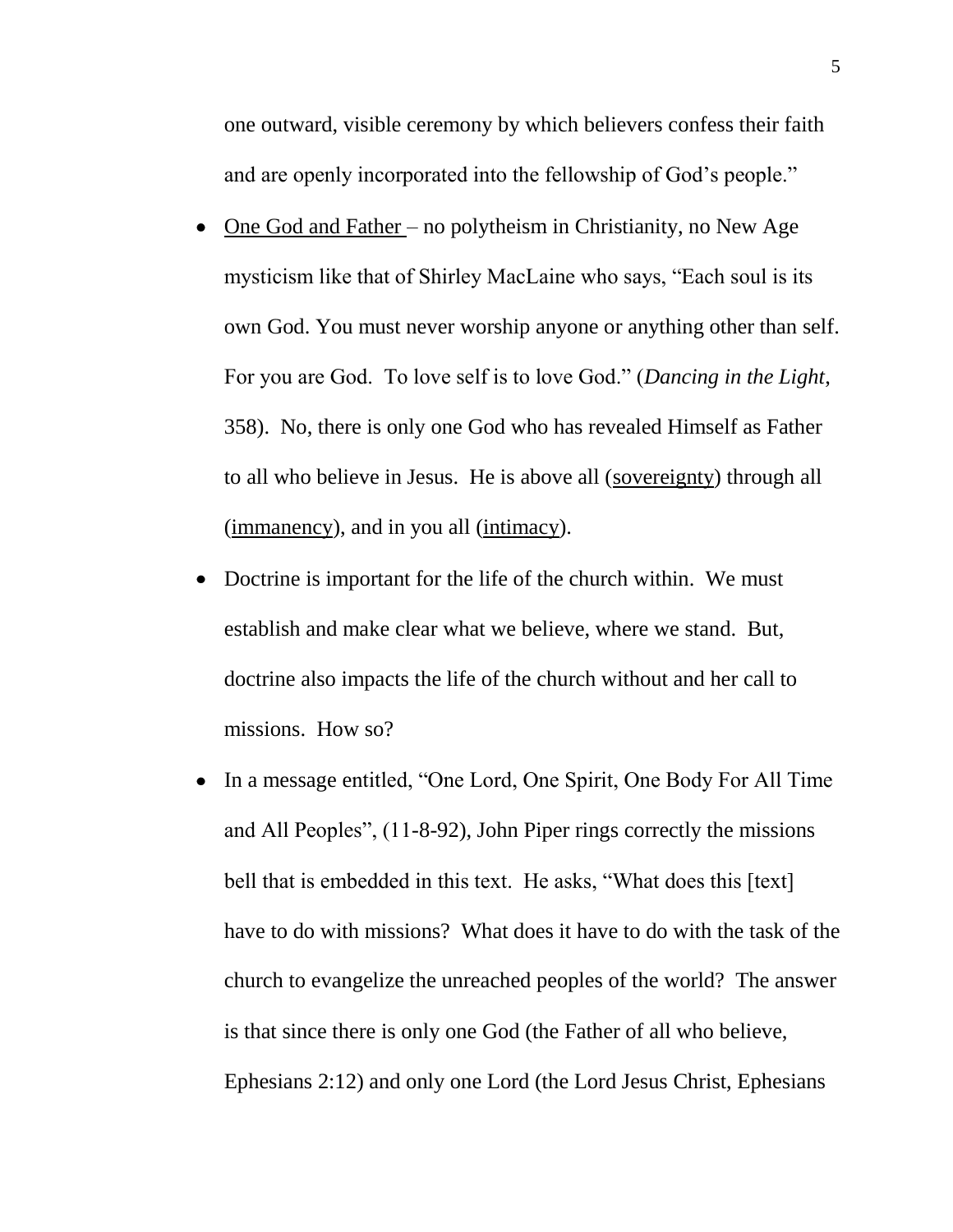1:2f), and only one Spirit (the Holy Spirit poured out from the Father by the Son, Acts 2:33) and only one faith (faith in Jesus Christ as Lord and Savior, Ephesians 1:13, 15) and only one Baptism (into Christ in the name of the Father, Son, and Holy Spirit, Matthew 28:19f), and only one body (the church of God gathered with Jesus as the head, Ephesians 4:15)-since there is only one God and one faith, we must take the news of this God and this faith to the nations. "There is no other name under heaven," Peter said, "given among men by which we must be saved" (Acts 4:12). Other religions and other lords will not save. You might think that this text is about church unity, not about missions. But think again. The issue at Ephesus, …was the issue of whether Gentiles could be full fellow heirs with Jews in the body of Christ. The answer was that Christ reconciled both in ONE body to God through the cross (2:16). Both have access in ONE Spirit to the Father (2:18). Those who were once far off have been brought near by the blood of Christ and made into ONE new man (2:15). So the issue of unity for Paul is created by the mission of the church to "those who were far off" – the Gentiles, the nations – far off spiritually and far off culturally and sometimes geographically. In other words, the uniqueness of Christ – the fact that there is only one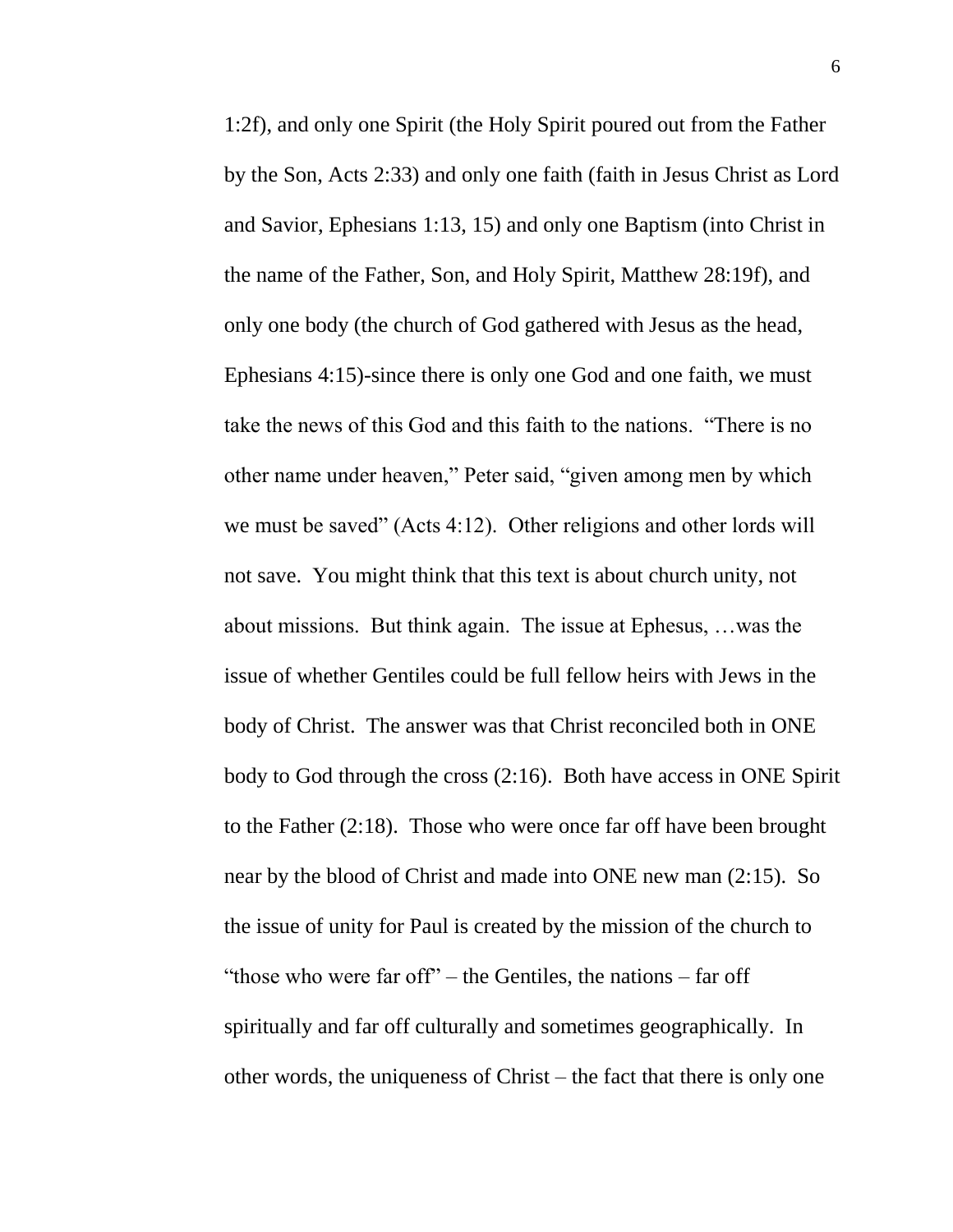Christ, and only one God, and only one faith – is the foundation for mission outside the church and the foundation of unity inside the church. If there were many true gods, and many Saviors, and many valid faiths, and many baptismal entrances into many genuine bodies of redeemed people, there would be little need for missions the way Paul sees the need. But there is only one God and one Lord and one faith and one baptism. And this salvation truth must be proclaimed to all creation – to all the peoples."

Two simple points of application: 1) Have a church covenant all  $\bullet$ members are required to affirm. 2) Have a confession of faith all members are required to affirm.

### II. Celebrate the Diversity and Giftedness of your Leaders 4:7-11

God calls leaders to be disciplers, to be reproducers. I am convinced this is a tragically missing element in many philosophies of ministry in our day. I believe Greg Nettle is right, "The lack of discipleship undermines all else we seek to do" (*Disciples Who Make Disciples*). You see there is a world of difference between a teacher (a good thing) and a discipler (a better thing). Joel Rosenberg and T.E. Kashy in *The Invested Life* explain exactly what that difference is, "A teacher shares information, while a discipler shares life; a teacher aims for the head, while a discipler aims for the heart; a teacher measures knowledge, while a discipler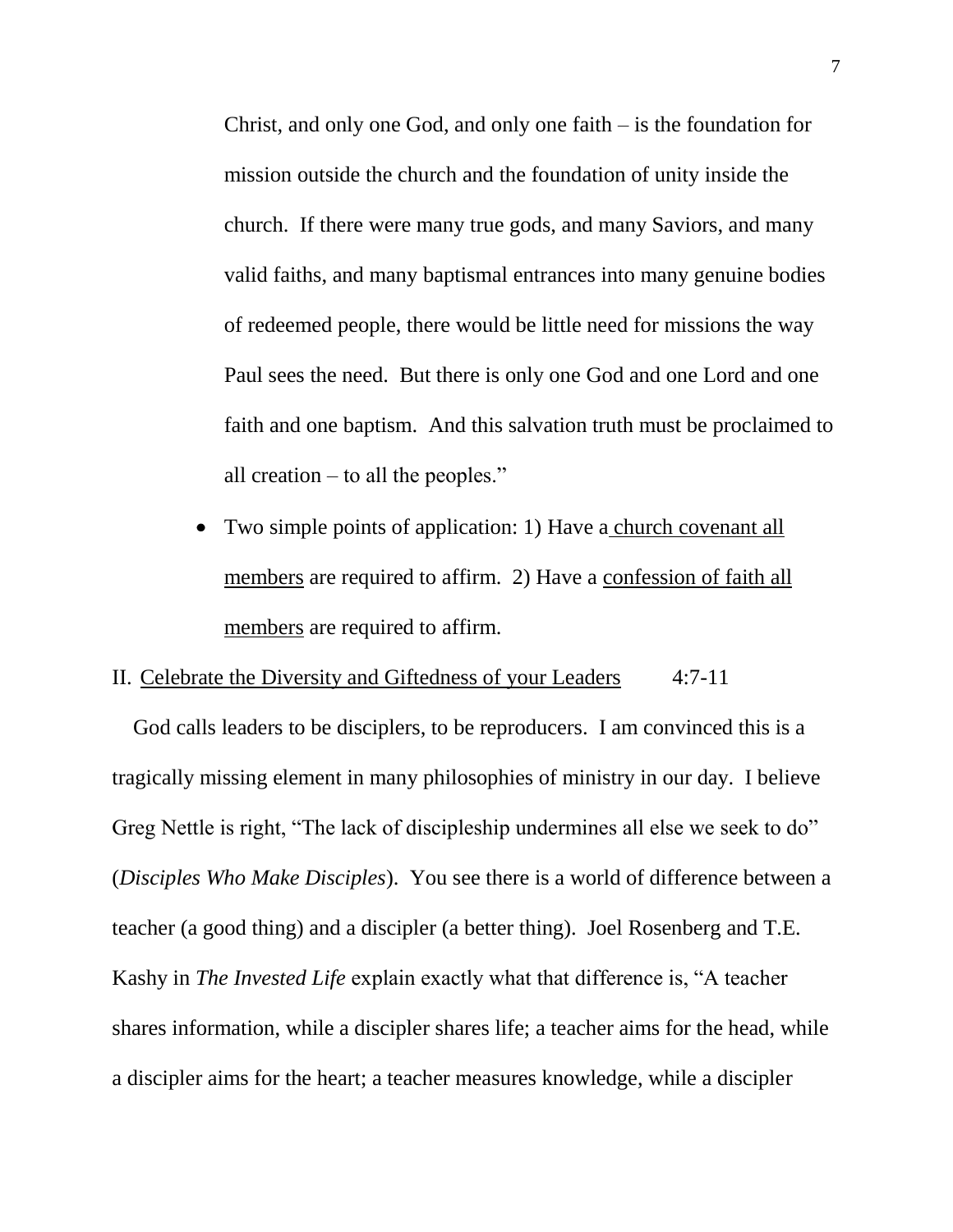measures faith; a teacher is in authority, while a discipler is a servant; and a teacher says, "Listen to me," while a discipler says, "follow me." (p. 35).

This is a different model of ministry and leadership to be sure, but one that is more biblical and one that is, long term, more fruitful. It is the model intended by our ascended Lord when He showered gifts on His Church.

- 1) They are gifted by Christ 4:7-10
	- The church is entrusted (graced) with servants of the Word. In fact all servants of Christ are graced with spiritual gifts sovereignly given by Christ the ascended Lord (4:7) who will "fill all things" (4:10). However, some servants are uniquely called and gifted for leadership assignment in the local church.
	- These are grace gifts not natural talents or abilities.
	- All receive such gifts. No one left out.
	- These gifts are sovereignly bestowed by Christ. He makes the choice, not  $\bullet$ you.
	- Certain gifts, such as these in Ephesians 4, are given to leaders in the Church for the purpose of fulfilling 4:12-16. Question: is discipleship at the top or bottom of your priority list? I believe this is without question one of the greatest challenges facing the church today.
- 2) They are gifts from Christ  $4:11$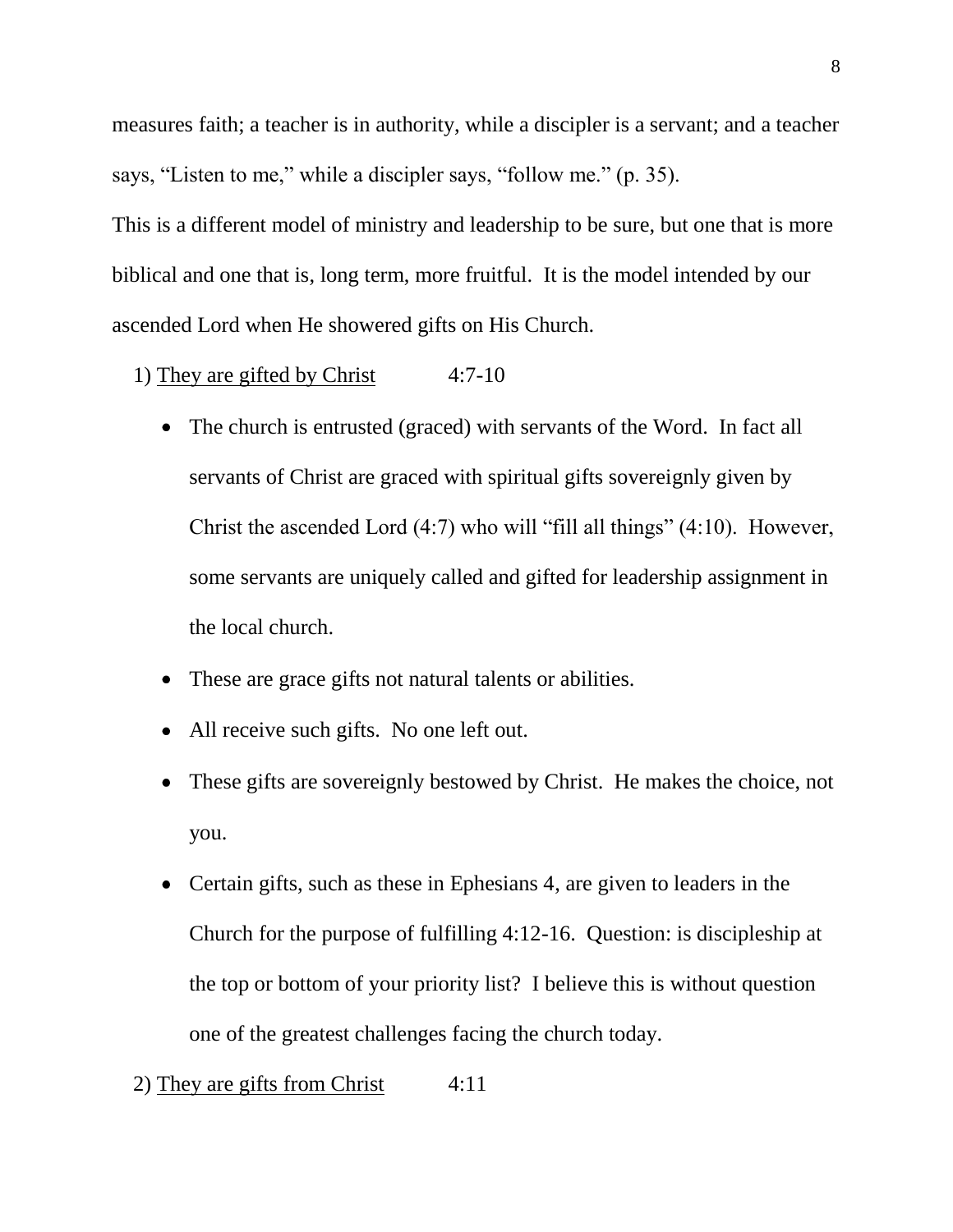- Spiritual gifts are mentioned in four texts of Scripture: Romans 12; 1 Cor. 12; Eph. 4 and 1 Peter 4.
- Verse 7 affirms that everyone has at least one. Again, spiritual gifts are not natural talents. Natural talents are abilities you have by natural birth. Spiritual gifts are what you receive by spiritual birth. Often the two have nothing in common! Sometimes they do overlap.
- Verse 11 gives attention to four spiritual gifts that are essential for the health of the church. "He Himself" is emphatic. Christ and no one else gave us these gifted saints.
- Apostles and prophets are foundational. Apostle in a technical sense refers to the twelve; in a general sense to any "sent one." It would fit our missionaries. Prophets were forth-tellers even more than future-tellers. Prophets were bold proclaimers of God's revelation.
- Evangelists are spiritual obstetricians gifted in bringing forth new births. Some, like Billy Graham and Luis Palau do it before large crowds. Others, most, are gifted in sharing their faith one on one. But never forget: all of us are to be faithful in sharing one on one.
- Shepherds and teachers is best translated pastor-teacher or shepherdteacher. They are spiritual pediatricians who lead and feed, provide for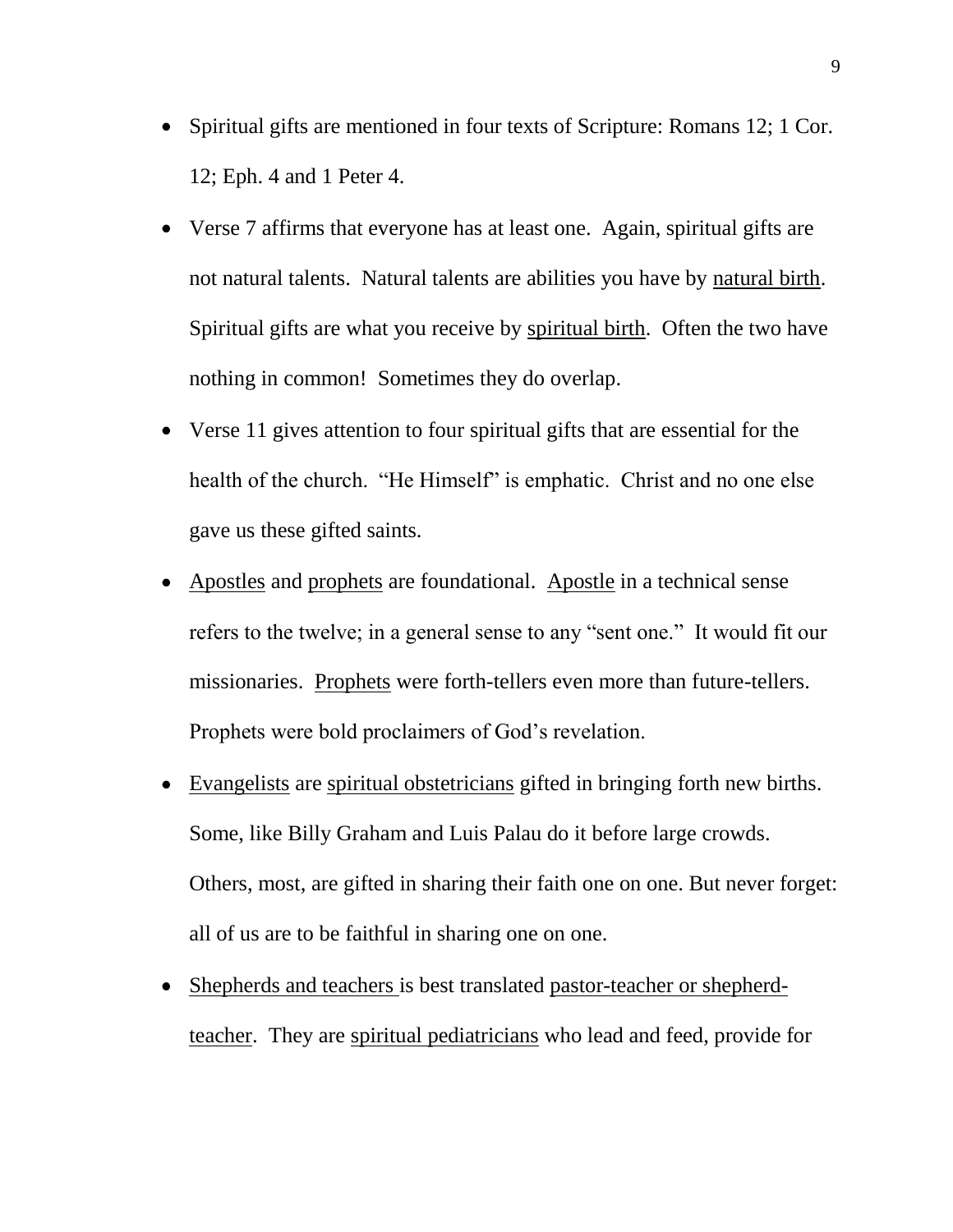and protect the body of Christ. They minister to us and with us but not for us.

Point of application: Are you on the lookout in your faith community for those Christ has gifted for leadership? Are you releasing them and giving them the opportunity to fulfill their specific calling as empowered by Christ? Are you sharing the load of leadership? Of ministry? This leads us to our  $3<sup>rd</sup>$  crucial principle.

- III. Focus on equipping each member of the body for their work of ministry 4:12-16
	- The time is right for a major shift in ministry strategy, a shift from a strategy of addition to one of multiplication. Every member a minister is a worthy motto for any church. It is also the biblical model. God has commanded us to make disciples, not get a decision! Jesus did not come to make Christians. He came to make disciples. Here is a major key in avoiding ministerial burnout, depression and frustration. The church is not a bus where the pastor does all the driving and does his best to coax and cajole as many as he can to get on the bus and take a seat. No! The church is a body and everyone has a job, a function, a part to play. Robert Coleman says, "One must decide if he wants his ministry to count in momentary applause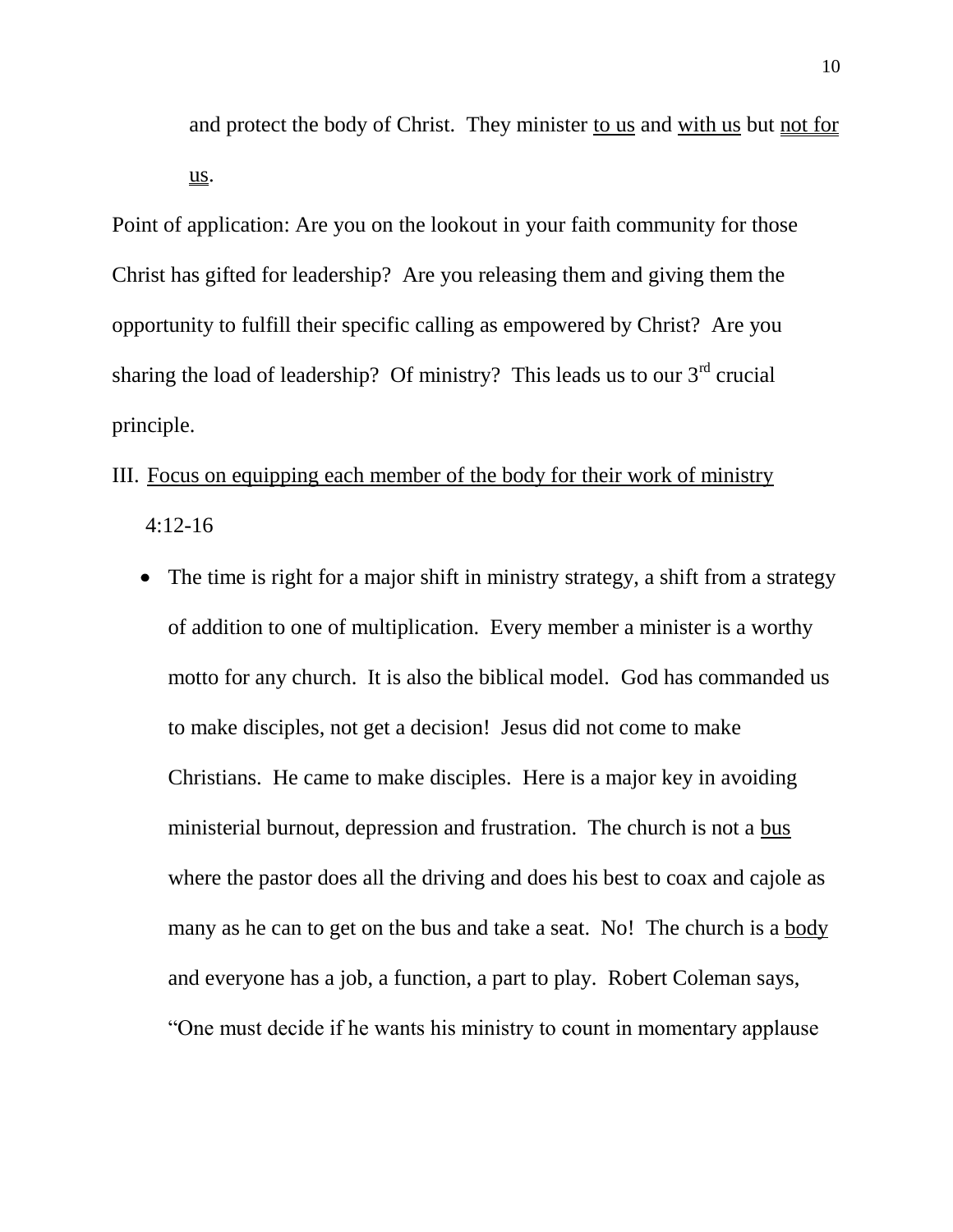of popular recognition or the reproduction of his life in a few chosen men to carry on his work after he is gone."

- Let me lay out my 5 observations from these 5 verses and then show you Paul's logic all the way thru verse 16.
	- 1) God has a job for everyone to do. 4:12
	- 2) God intends for the body to grow and mature. 4:12-13
	- 3) God wants believers to be grounded and safe. 4:14
	- 4) God wants us to speak to each other in love. 4:15
	- 5) God wants us to serve each other in love. 4:16
- Now, follow Paul's airtight logic in these verses!
	- 1) God's gifted men (4:11) equip the saints for the work of the ministry (v.
		- 12). Robbie Gallaty points out, "maturity happens through ministry, not vice versa."
	- 2) Saints doing the work of the ministry builds the body (v. 12).
	- 3) Building the body results in unity in the faith and knowledge of the Son (v. 13).
	- 4) This process produces a mature body that looks and acts like Christ (4:13). Dietrich Bonhoeffer, in the *Cost of Discipleship* well said, "Christianity without the living Christ is inevitably Christianity without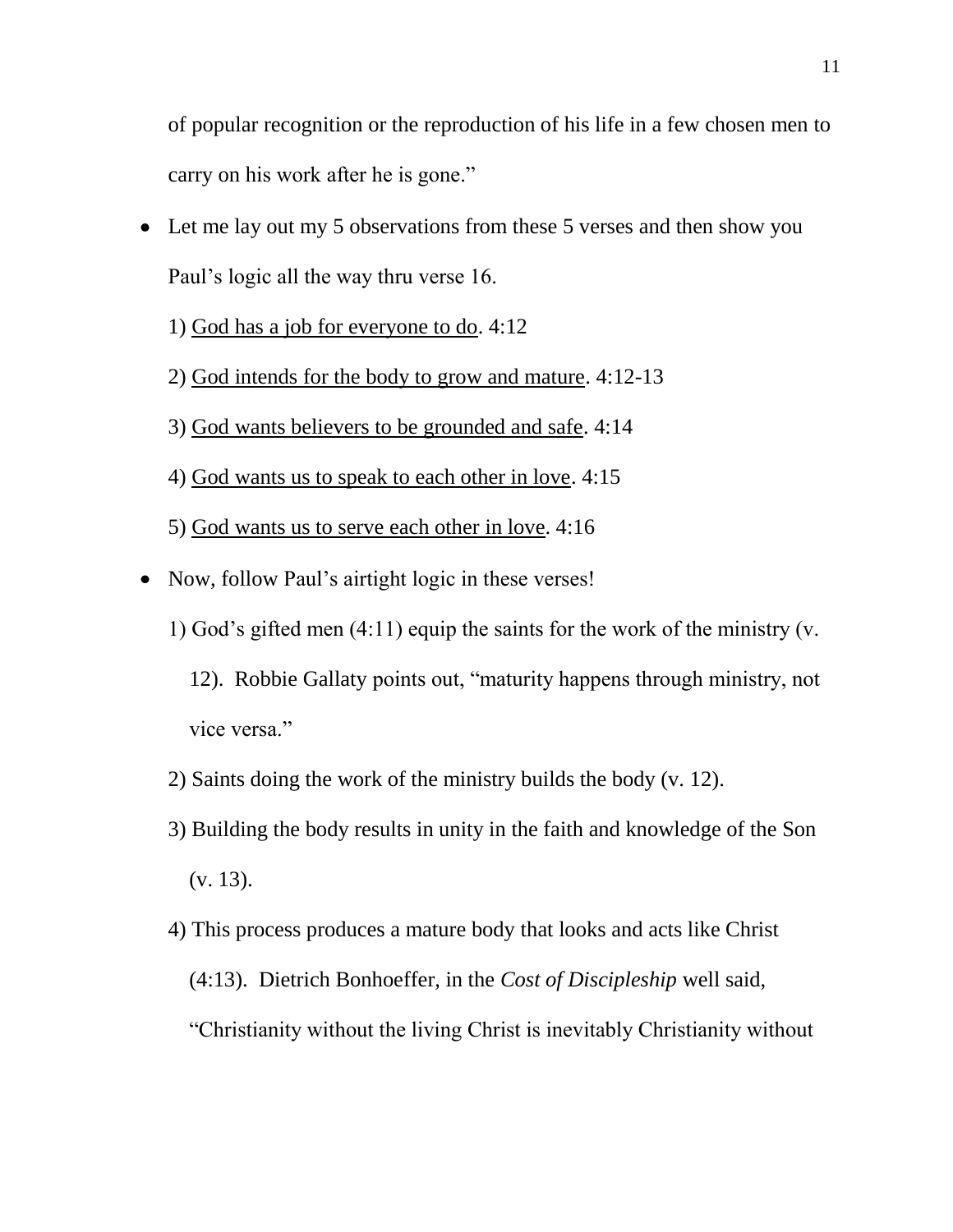discipleship, and Christianity without discipleship is always Christianity without Christ."

- 5) This mature body is prepared to recognize and handle doctrinal heresy and false teaching (4:14).
- 6) This mature body will be mutually accountable speaking truth to one another in love (4:15).
- 7) This mature body grows in every way into Christ (4:15).
- 8) This mature body has each part working properly (4:16).
- 9) This mature body keeps on growing (4:16).

10) This mature body builds itself up [also] in love (4:16).

(Interestingly the word "love" occurs 22 times in Ephesians. So crucial is it to the health of the church and the display of the gospel, it is found in all 6 chapters of Ephesians).

- All of this implies, I believe, a tangible covenant relationship and covenant community. Membership in a local, visible, body of believers involves committing our lives in covenant to one another in a community in love.
- 5 questions for leaders to consider:
	- Are you working yourself out of job? Have you put to death what Larry Osborne calls "the Holy Man Myth?", a myth that "mistakenly equates leadership gifts with superior spirituality" (*Sticky Church*, 49).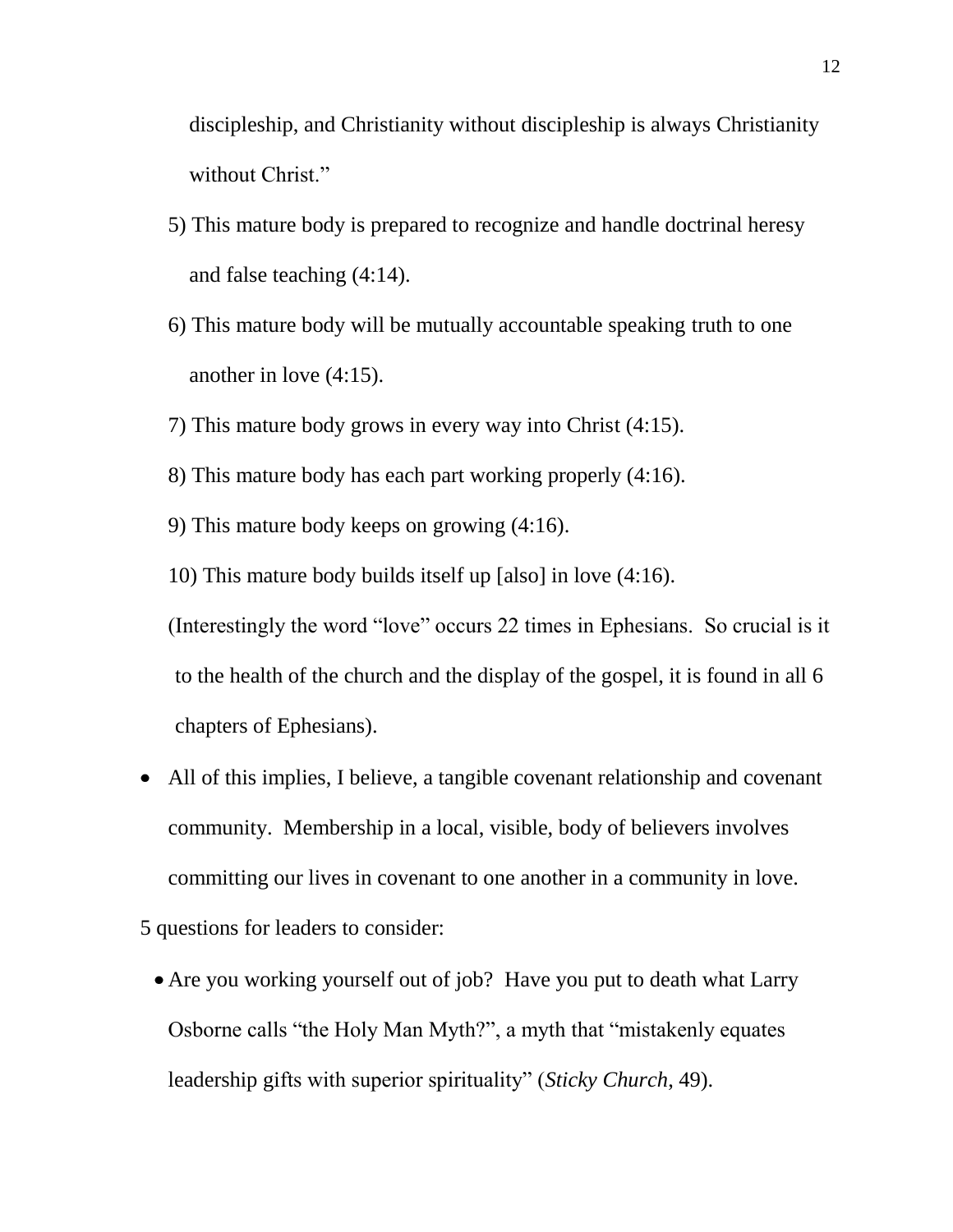- Are you a Word-saturated church?
- Are you building a theologically informed people who can share both what they believe and why they believe (1 Peter 3:15)?
- Are you growing a spiritually wise congregation?
- Are you fostering spiritually humble people?

**Conclusion:** In essence, God is calling us to build churches that have discipleship as a core value built into the DNA of our faith community. How you do it may vary, but that you do it is essential. Some final thoughts for your reflection.

1) A strong pulpit ministry is a must but it is not enough.

2) Small group discipleship is absolutely necessary to the health and life of your church. Howard Hendricks, former "prof" at DTS and now in heaven believed that we all need to nurture 3 relationships in our life. We need a:

Paul – an older and wiser mentor from whom we can learn.

Barnabas – a friend who teaches, encourages and holds us accountable.

Timothy – a younger believer(s) in whom you are investing.

- 3) You must teach and train your people to think and live biblically and theologically. (Ex. Buddy Gray at Hunter Street. More than 800 taken thru Grudem. This year he will lead one group of  $10^{th}$ - $11^{th}$  graders and another of men in their 30's.)
- 4) We must train our people to think missionally and equip them to evangelize.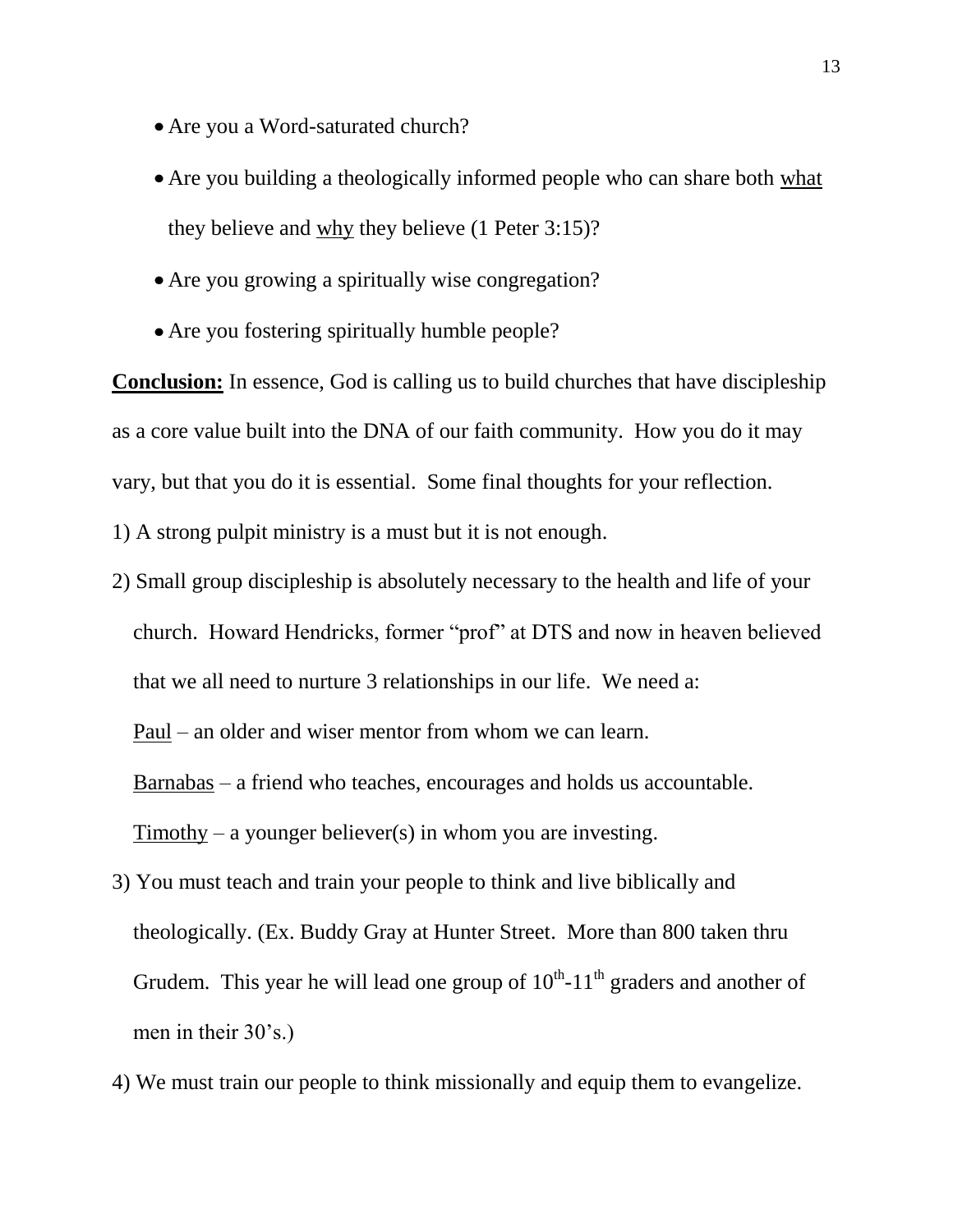5) We must focus on raising a generation of mature, godly men who are radically devoted to Christ. The need has never been greater.

You see today on planet earth King Jesus has a body that the Bible calls the Church. It has eyes that see the needs of this world. It has ears that hear the cries of the nations. It has a mouth that can proclaim the gospel. It has legs that can walk, arms that can serve, feet that can be blistered and backs that can be whipped all for the sake of Christ and the gospel.

This body makes Christ real to this world. Our goal is not to build buildings, grow budgets, merely acquire knowledge or be captivated by political or social agendas. Our goal is to build men of God and women of God. Our aim is to fill this world with Christ and His gospel. Our gospel strategies should reflect this. Our church life should reflect this. It is this and this alone that sets the agenda for the Church. Any other agenda will fall short. Any other agenda is not worth having. George Martin provides a very appropriate challenge for our concluding consideration, "Perhaps today's pastors should imagine that they are going to have three more years in their parish (church) as pastor—that there will be no replacement for them when they leave. If they acted as if this were going to happen, they would put the highest priority on selecting, motivation, and training lay leaders that could carry on as much as possible the mission of the church after they left. The results of three sustained years of such an approach would be